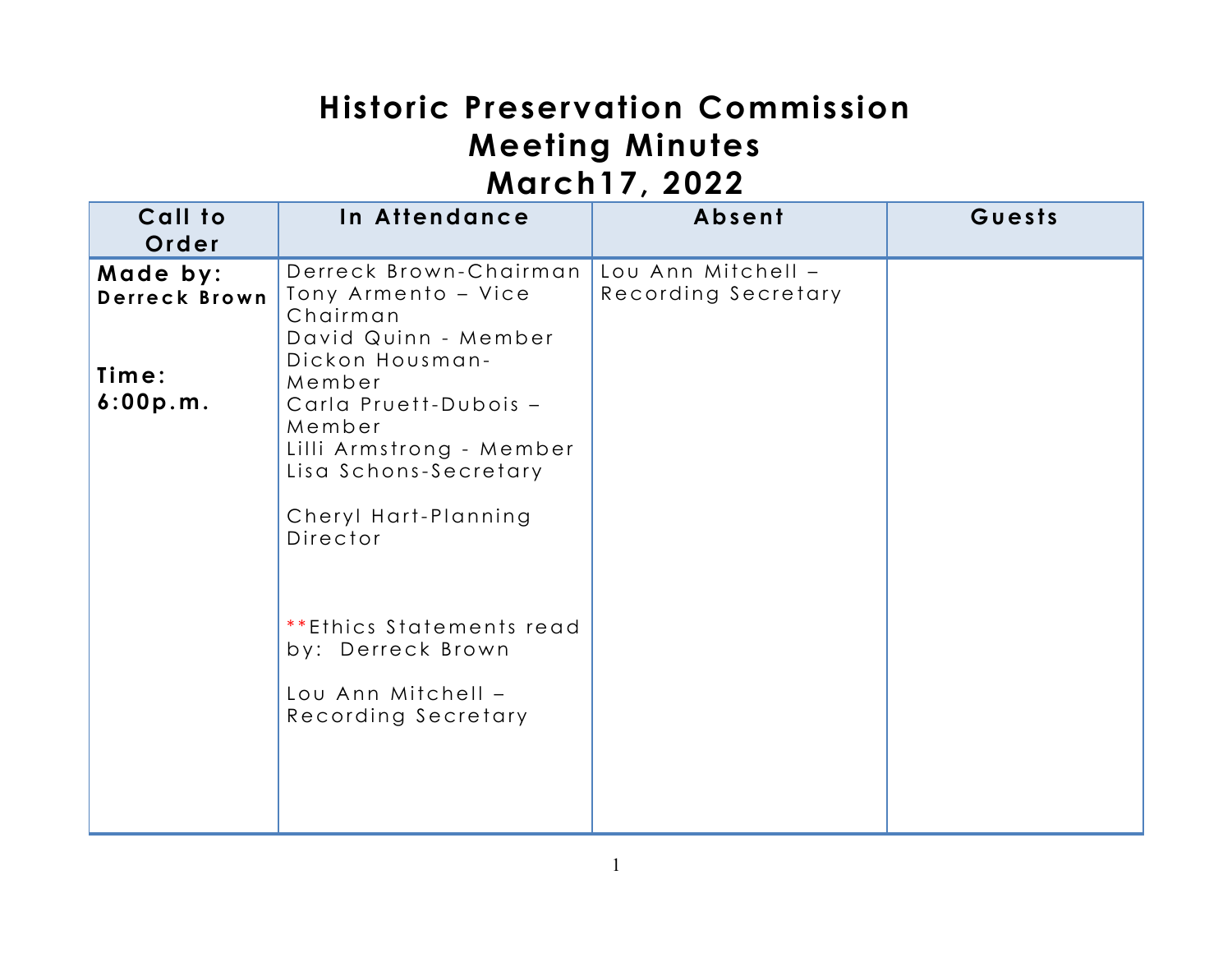| Approval<br>of Minutes | Date of<br>Minutes | <b>Motion to</b><br>Approve | 2 <sub>n d</sub> | Outcome                        |
|------------------------|--------------------|-----------------------------|------------------|--------------------------------|
|                        | 2/17/2022          | <b>Dickon</b><br>Housman    | Lisa Schons      | <b>All Members</b><br>Approved |
|                        |                    |                             |                  |                                |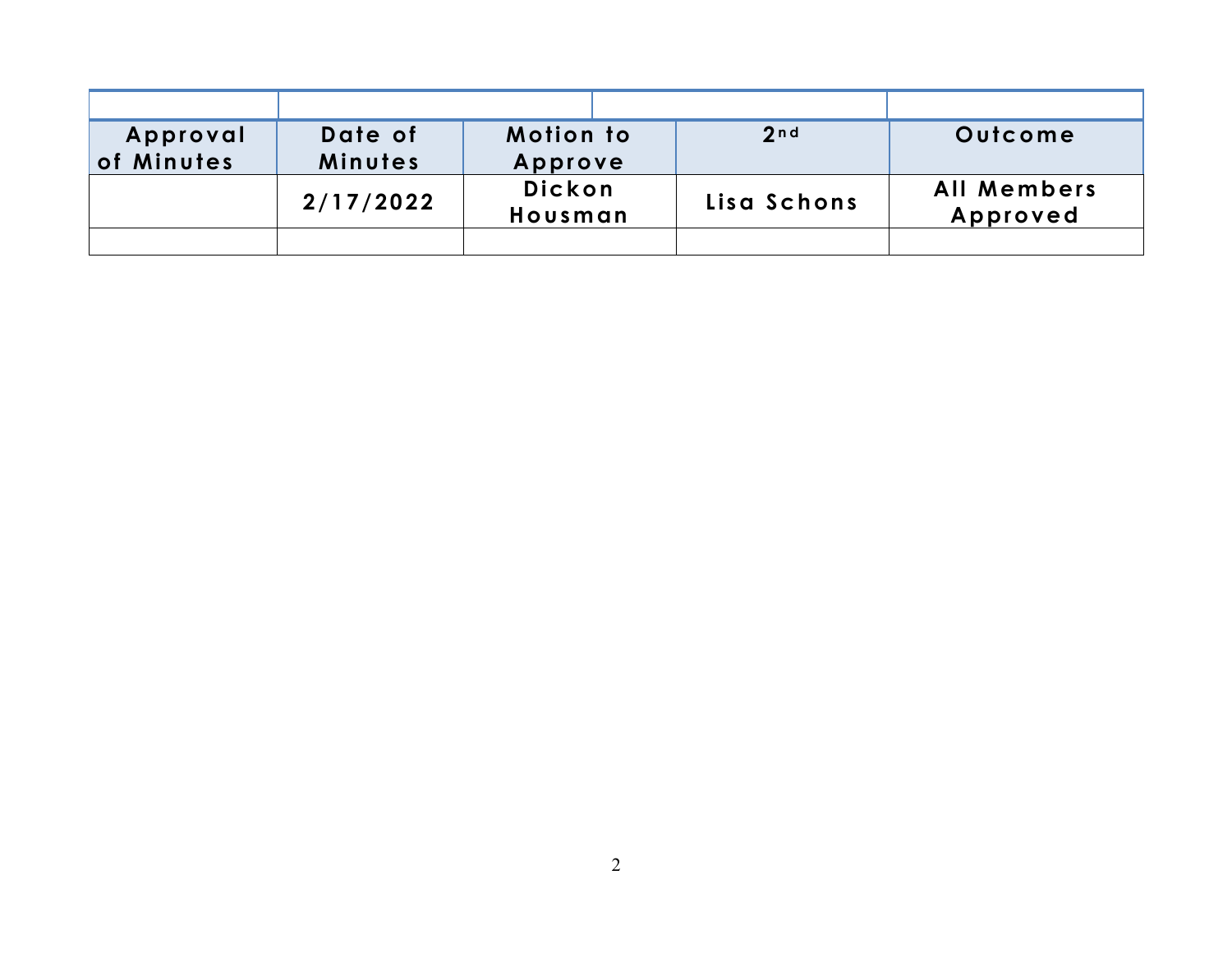| Treasury<br>Report | <b>Starting Balance</b>                                                                                                                                                                                                                                          | <b>Expenditures since</b><br>last meeting | <b>Current Balance</b>                      |
|--------------------|------------------------------------------------------------------------------------------------------------------------------------------------------------------------------------------------------------------------------------------------------------------|-------------------------------------------|---------------------------------------------|
|                    | Current: \$1213.18<br>Includes all minutes, \$500<br>from anonymouts<br>Negative balance \$308.18<br>from last year and special<br>purpose fund<br>$$389.00*$<br>(*Special Purpose Contest fund<br>can be carried year to year)<br>No disbursements since August | $$85.00 - recording$<br>secretary fee     | Current General Use<br>Balance<br>\$1213.18 |

**Summary of Approved Minor Works: N/A**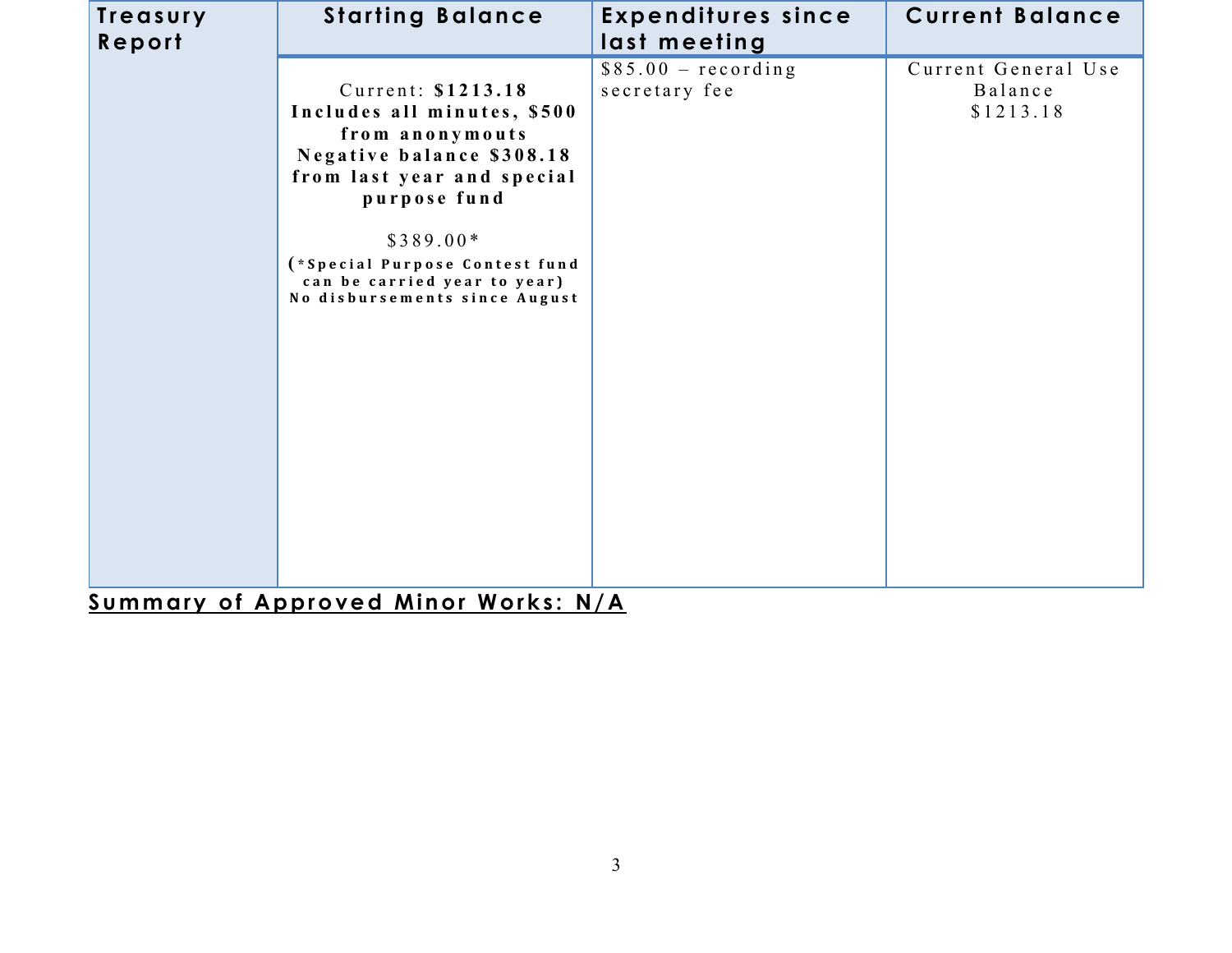## Lisa Schons provided the swearing in of the home owners for his/her COA **p r e s e n t at io n . No c o nf lic t s w er e s t a te d.**

#### **COA APPLICATION REVIEW #1: David & Carmen Quinn Abner and Jones ca. Early 1857**

| Property Address:<br>Sworn stakeholders:<br>Property type:<br>Project type:<br><b>HPC Conflicts of Interest declared:</b> | David Quinn<br>Roof Replacement<br>None | 419 College St, Oxford NC 27565<br>Contributing Residential                                                                                                                     |                                                         |                                                                                                                                                                   |
|---------------------------------------------------------------------------------------------------------------------------|-----------------------------------------|---------------------------------------------------------------------------------------------------------------------------------------------------------------------------------|---------------------------------------------------------|-------------------------------------------------------------------------------------------------------------------------------------------------------------------|
| <b>Project Description</b>                                                                                                |                                         | <b>Factors Considered *</b>                                                                                                                                                     | **                                                      | Outcome                                                                                                                                                           |
| The property owner is requesting COA approval to<br>1. Install patio hardscape at side yard                               |                                         | Height of proposed Structure<br>Setback/placement of<br>structure<br><b>Exterior Construction</b><br><b>Materials</b><br><b>Exterior Colors</b><br><b>Architectural Details</b> | 1.C.2.C.3.<br>$\mathsf{C}$<br>1.C 2.C<br>3.C<br>1.C 2.C | 1. Dickon Housman<br>made a motion<br>that the COA is<br>congruent with the<br><b>Oxford Design</b><br>Guidelines 15.103,<br>15.201, 15.203,<br>13.104 and should |
|                                                                                                                           |                                         | Roof (shape/form/materials)<br>Doors/Windows/Fenestrations<br>General form and proportion<br>Appurtenant fixtures<br><b>Structural Conditions</b>                               | 3.C<br>1.C 2.C<br>3.C                                   | therefore be<br>approved.<br>It was seconded<br>by Carla DuBois-<br>Pruett.                                                                                       |
|                                                                                                                           |                                         | <b>Trees</b>                                                                                                                                                                    |                                                         | The HPC voted<br>unanimously to<br>approve.                                                                                                                       |

\* See attached HPC worksheet for full details of factors considered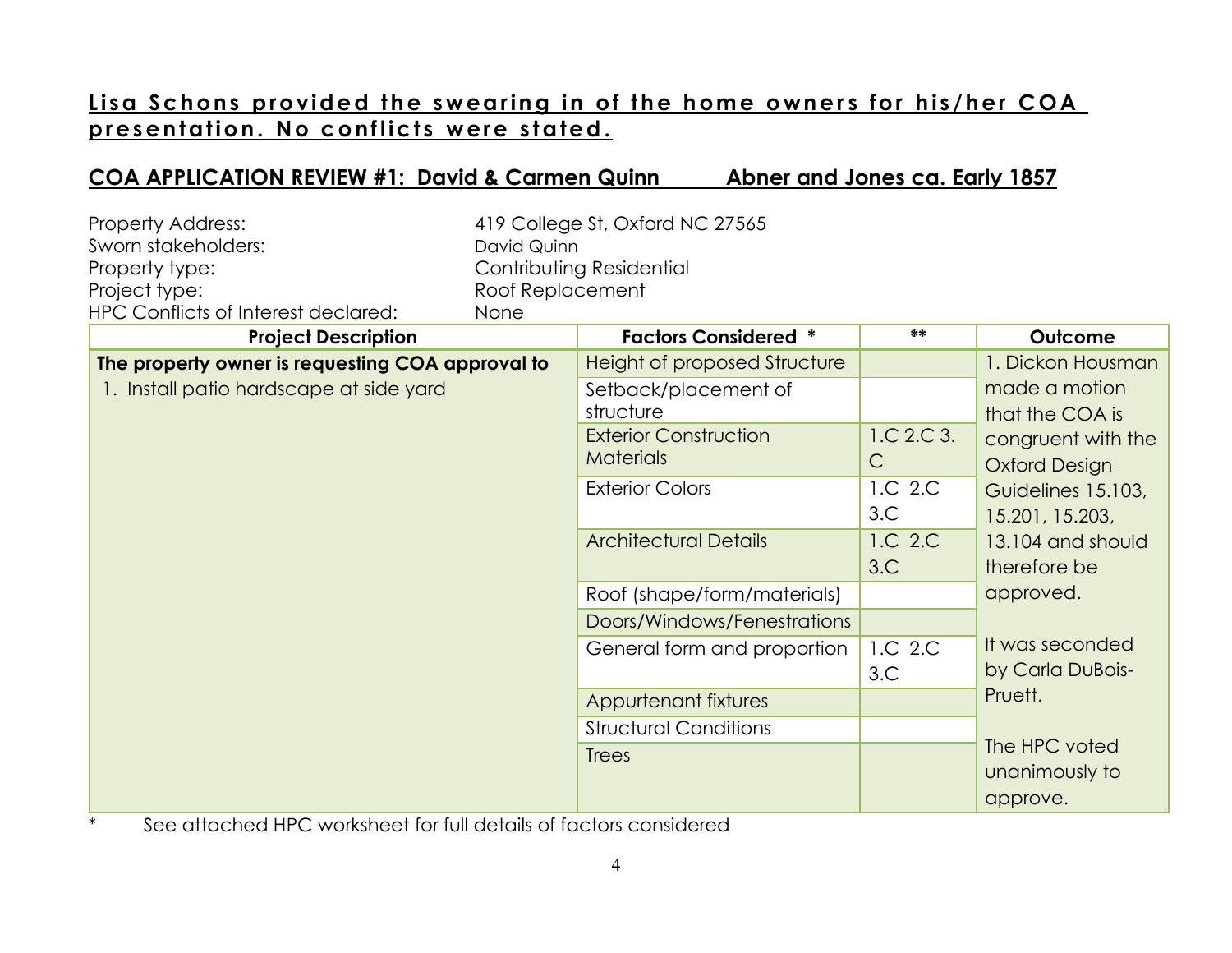\*\* C = Congruent with Historic Aspects of Historic District NC = Not Congruent with Historic Aspects of Historic District NA = This project does not impact this factor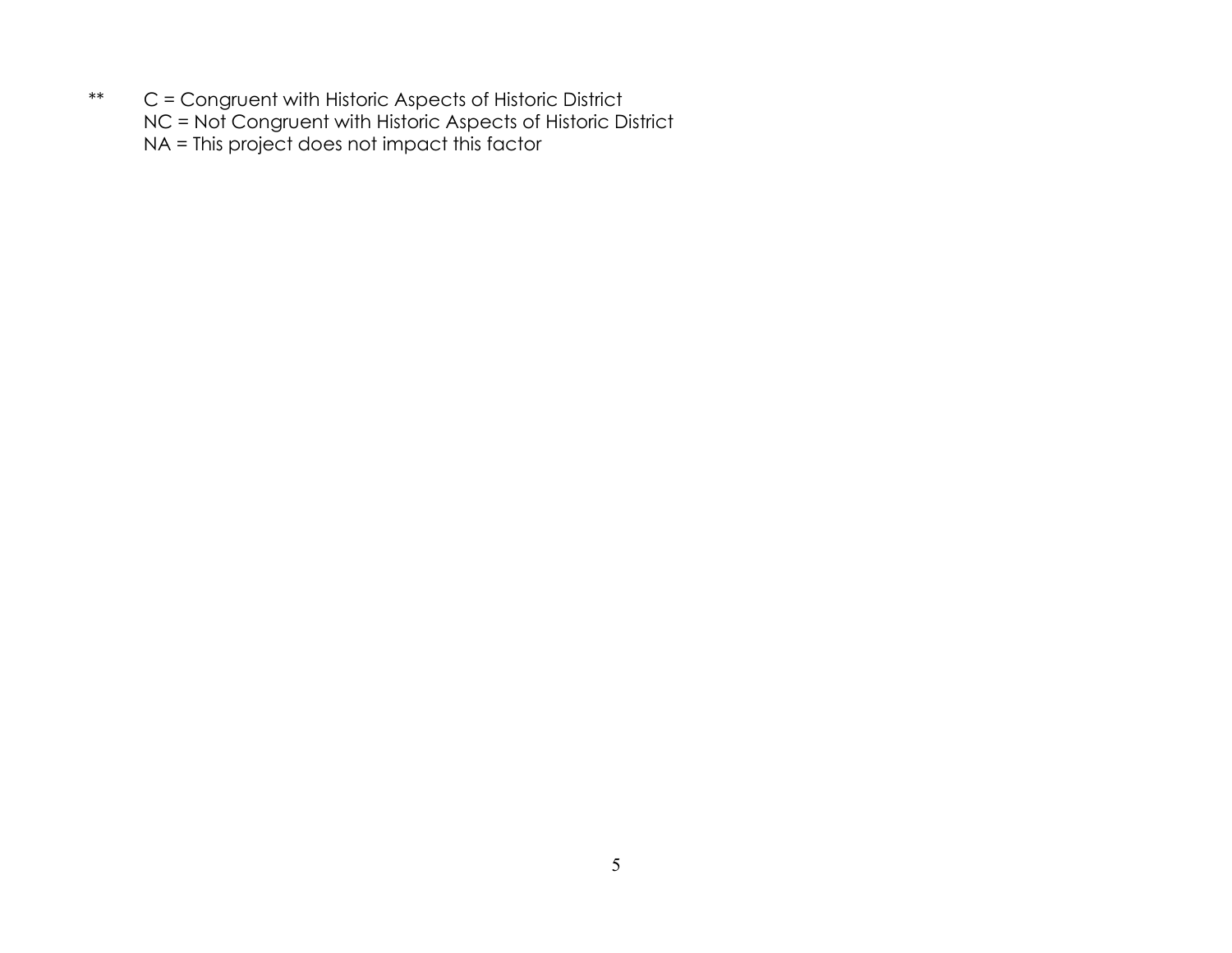# **O ld B u s in es s**

| <b>Topic</b>                               | <b>Discussion</b>                                                                                                                                                                                                                    | Outcome                                                                                                 |
|--------------------------------------------|--------------------------------------------------------------------------------------------------------------------------------------------------------------------------------------------------------------------------------------|---------------------------------------------------------------------------------------------------------|
| (1) Update Walking<br><b>Tour Pamphlet</b> | Derreck stated he will meet with Jeff on Sunday. Derreck will also<br>meet with Lisa regarding transferring the website information.                                                                                                 | (1) Update Walking Tour<br><b>Pamphlet - Derreck will</b><br>meet with Jeff Schons to                   |
| (a) Scheduling with<br><b>Derreck</b>      | Derreck asked that everyone that needed time with him to reach<br>out to schedule. Photo contest meeting – Carla and Derreck will<br>meet to discuss the contest. David and Derreck need to meet<br>regarding site markers next week | work on the pamphlet                                                                                    |
| (2) PocketSight<br><b>Audio Recordings</b> | Derreck stated there were a few of them he needed to re-record.                                                                                                                                                                      | (2) PocketSight Audio<br><b>Recordings - Derreck will</b><br>record and give update<br>at next meeting. |
| (3) Update OPL<br><b>Article</b>           | Derreck stated Jayne reached out to him. He couldn't take the<br>calls but will reach out to her this week.                                                                                                                          | (3) Update OPL Article –<br>Derreck will provide an<br>update at the next<br>meeting.                   |

### **New Business**

| <b>Topic</b>                     | <b>Discussion</b>                                                                                                                                                                          | Outcome                            |
|----------------------------------|--------------------------------------------------------------------------------------------------------------------------------------------------------------------------------------------|------------------------------------|
| $(1)$ New Recording<br>Secretary | Derreck stated if anyone knows of someone that may want to do<br>this, let him know. Pay is \$85.00 per recording. Derreck stated he<br>has someone in mind and will update the committee. | $(1)$ New Recording<br>Secretary - |